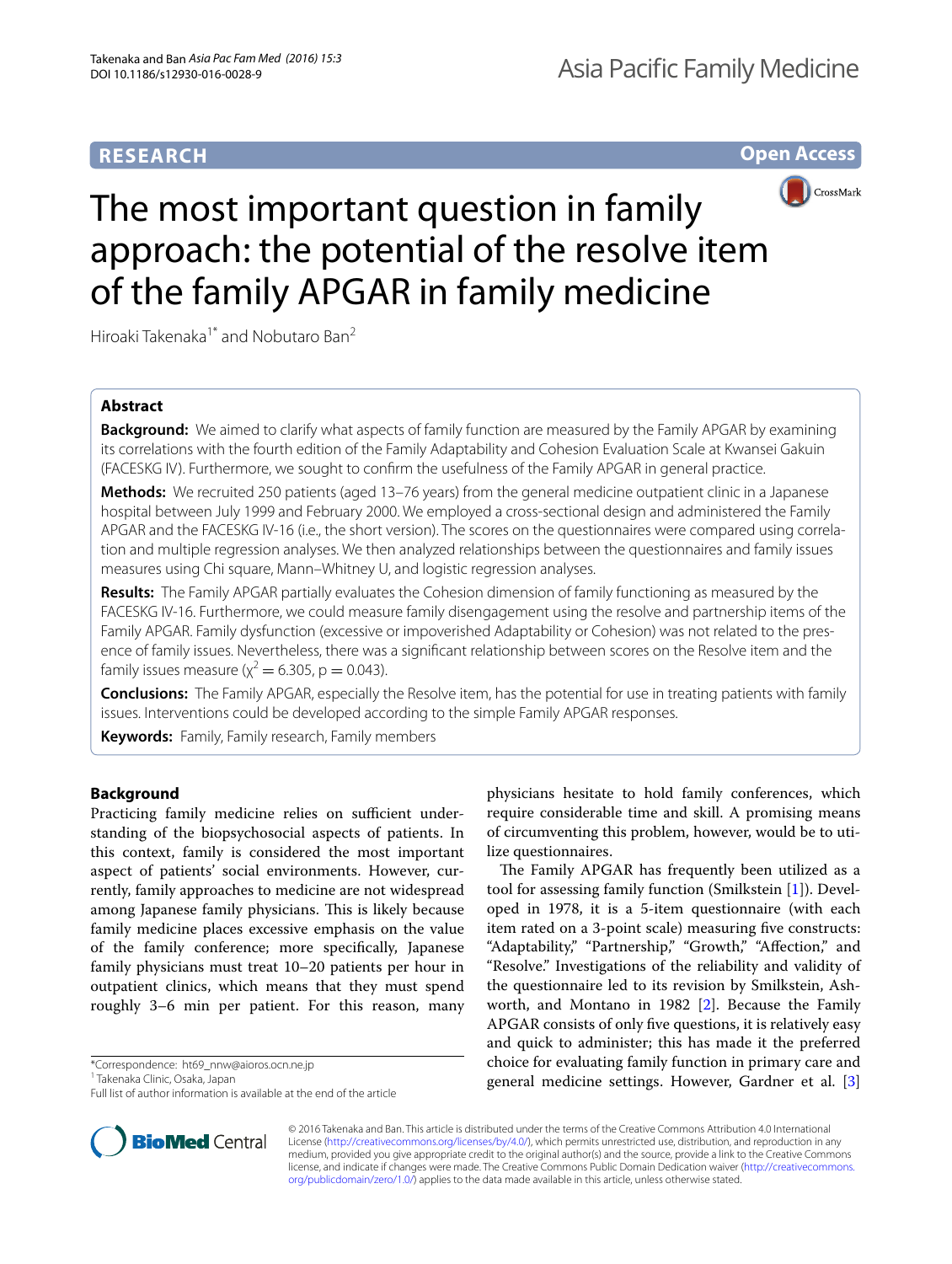pointed out that it is somewhat unclear what the scale items actually measure. Nevertheless, the test remains widely (and perhaps blindly) utilized. In Japan, numerous university-based general practitioners and family nursing practices use the Family APGAR to educate students.

The Family Adaptability and Cohesion Evaluation Scale (FACES; Olson et al. [\[4](#page-6-3)]) is another fairly simple instrument for assessing family function. The FACES is a companion measure for the Circumplex model of marital and family systems (hereafter known as the Circumplex model; Olson et al. [\[5](#page-6-4)]), one of the most widely used yet highly controversial models of family function. This model emphasizes that optimal family functioning is a balance between two dimensions: "Cohesion" and "Adaptability." Cohesion is defined as the degree of emotional bonding family members have with one another. Excessive closeness results in "enmeshment"—families exhibit extreme amounts of emotional closeness and may be dependent on, and highly reactive to, one another. Additionally, high levels of family loyalty and consensus are required and there is little tolerance for private space or relationships outside the family. Excessive separateness, in contrast, causes "disengagement," where families exhibit little emotional closeness and instead remain focused on individual experiences and activities. Furthermore, such families have limited commitment to family interests, and members are often unable to turn to one another for emotional or practical support or assistance. For Cohesion, balance would refer to "separated" or "connected" families, where both individual and group interests are valued [[6\]](#page-6-5). Adaptability, on the other hand, is defined as the ability of a marital or family system to change its power structure, role relationships, and relationship rules in response to situational and developmental stress. Poor Adaptability leads to "rigidity," wherein the family or couple relationship is unable to shift or evolve in response to change, whether that arising internally through individual members' development or that imposed by the environment. Excessive Adaptability, on the other hand, results in "chaos," with family members unable to create shared agreements that govern their actions and inter-relationships, and thus providing no firm base on which they can stand. In between these two extremes lie the balanced options of "flexible" or "structured" families, where the balance between rigidity and chaos is negotiated from the strong base of shared understanding of rules and roles within the relationship [\[6](#page-6-5)].

Foulke et al. [[7](#page-6-6)] administered the Family APGAR and FACES II (the second version of FACES) to 140 families and found that the Family APGAR correlated with the relevant Circumplex model dimensions of the FACES II (Cohesion,  $r = 0.70$ ; Adaptability,  $r = 0.59$ ). However, in another study with 66 families, no association was found between the Family APGAR and the FACES II (Clover et al. [\[8](#page-6-7)]). One possible explanation for these conflicting results is that the dimensions of the FACES II are curvilinear. In other words, moderate levels of Adaptability and Cohesion are optimal, but too much or too little is dysfunctional under normal circumstances. This accords with the properties of the Circumplex model, wherein the avoidance of extremes for either dimension is emphasized. However, evidence for curvilinearity in the FACES, FACES II, and FACES III has not yet been demonstrated.

One Japanese research group was successful in identifying the curvilinearity of their original scale. Tatsuki developed the FACES at Kwansei Gakuin (FACESKG) series, which considers the cultural and social milieu of Japan [[9\]](#page-6-8); the curvilinearity of the scale dimensions was identified in the 32-item fourth edition (FACESKG IV-32) by Tatsuki [[10](#page-6-9)]. A shorter adaptation of the FACESKG IV-32 was also created, called the FACESKG IV-16; this is a 16-item Thurstone scale questionnaire [\[8](#page-6-7)] that is suited for use in a general medicine setting because it is succinct and easy to administer. The scale results are based on the sum of the score of each question multiplied by a coefficient appropriate for the content. However, Japanese clinics often comprise only a few staff members, such as a physician, nurse, and clerk, which means that they would have little time to complete a questionnaire. Indeed, even questionnaires with few questions such as the FACESKG IV-16 would not be easy to administer in daily work in Japan.

Thus, the current study had three objectives. The first was to clarify what aspects of family function are measured by the Family APGAR, by examining the correlations between the Family APGAR and the FACESKG IV-16, for which linearity and curvilinearity, respectively, have been established in the Japanese population. In Japanese family practice, previous studies have noted that physicians do not like administering the full Family APGAR, despite the fact that it comprises only five questions. Therefore, we wanted to identify the particularly effective questions for analyzing family dysfunction, thereby enabling the Family APGAR to be used in daily clinical practice more conveniently. As such, we analyzed the relations of each item score of the Family APGAR with the FACESKG IV-16 in addition to the total Family APGAR score.

It is generally believed that family issues occur in response to family dysfunction (i.e., excessive or impoverished functioning). As such, the second objective was to confirm the correlations between family dysfunction and family issues, and to identify the particularly important aspects of family function by investigating the correlations between FACESKG IV-16 scores and the family issues measured.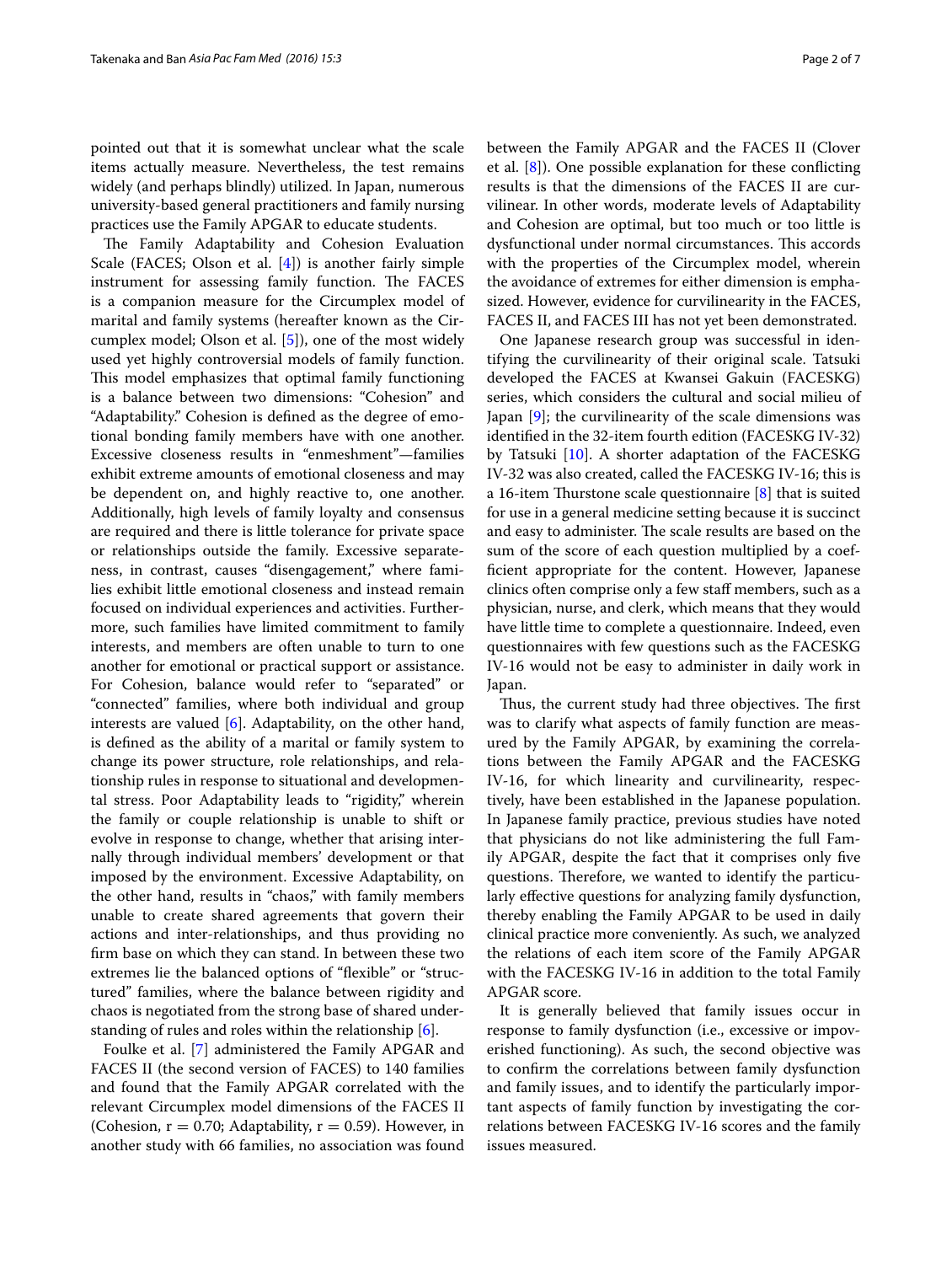The third and final objective was to confirm the validity of the Family APGAR as a basis for helping families cope with family issues; for this purpose, we examined the correlation between the Family APGAR and the family issues measure.

We defined "family dysfunction" as having a score of 2 or more on the absolute values of the Cohesion and Adaptability item scores of the FACESKG IV-16, and a score of <8 on the total Family APGAR score (with <4 being indicative of severe dysfunction). We defined "family issues" as the suffering that participants experienced as a result of their family.

## **Methods**

### **Design**

The study design was cross-sectional and employed two questionnaires (the Family APGAR and the FACESKG-IV) and one original question assessing family issues.

#### **Setting and participants**

The present study was conducted at the outpatient clinic of a university hospital in Japan (Department of Primary Care Medicine, Kawasaki Medical School, Kurashiki City, Okayama, Japan) between July 1999 and February 2000. Thirteen clinicians administered the questionnaires to their patients. Study participants completed the Family APGAR (translated into Japanese from the original English version) and FACESKG IV-16. In order to evaluate family issues, we devised an original question: "Do you have any worries about your family? If you do, please tell us about them. You are free to decline to answer." We excluded patients who declined to participate, were unable to understand the scale items, did not provide answers to all items on both questionnaires, were experiencing acute disease, or reported uncomfortable feelings while responding to the scale items.

#### **Procedures**

We explained the contents of the study and enrolled patients who agreed to participate. Written informed consent was then obtained from all participants. Patients completed the questionnaire while waiting at the billing department after their medical examinations. Completed questionnaires were then brought to the front desk of the outpatient clinic.

#### **Statistical analyses**

We employed correlation and multiple regression analyses (the step-down procedure) to compare Family APGAR measures with scores on the FACESKG IV-16. We then analyzed the relationships between FACESKG IV-16, the Family APGAR, and family issues by using a Chi square test, a Mann–Whitney U test, and a logistic regression analysis because setting family issues as the dependent variable required a binomial distribution whereas the independent variables utilized a curvilinear model. Data were analyzed using SPSS® version 11.0.

#### **Ethics**

Written informed consent was obtained from all subjects. We applied for ethical approval to the Institutional Ethical Review Board of the Kawasaki Medical School through the professor in charge; however, the board deemed it exempt from ethical approval. We then submitted it to the Ethical Review Board of the Osaka Society of Family Practice, who approved the study protocol.

#### **Results**

Participants were 311 patients, of whom 250 (80.4 %) gave complete responses. Participants (gender: 120 male, 126 female, 4 unknown) ranged in age from 13 to 76 years ( $M = 49.2$ ,  $SD = 13.2$ ) and had an average of 3.5 (*SD* = 1.6) family members. One hundred six participants had mental disorders, 45 had hypertension, 45 had hyperlipidemia, and 38 had diabetes mellitus. Seventy-six patients (30.4 %) reported having some family issues. Specifically, family issues included health problems with their family member  $(n = 24)$ , family lifecycle issues (e.g., family death, aging;  $n = 17$ ), problems with family dynamics  $(n = 6)$ , substance abuse or addiction (e.g., alcohol, gambling;  $n = 5$ ), work-related problems (e.g., unemployment, irregularity of work;  $n = 6$ ), economic problems  $(n = 3)$ , and unknown problems (i.e., the participant did not want to answer;  $n = 20$ ). Note that five participants reported two issues, which is why there is a discrepancy in the number of participants for family issues (with  $n = 76$  reporting family issues overall but  $n = 81$  when summing the number of participants reporting specific issues).

Figure [1](#page-3-0) shows the family function of the participants according to the Circumplex model. There were 68 (27.2 %) balanced families, 116 (46.4 %) mid-range families, and 66 (26.4 %) unbalanced (i.e., dysfunctional) families. Figure [2](#page-3-1) shows the distribution in Family APGAR scores; according to this measure, family function can be categorized as "good" (scores from 7 to 10), "moderate dysfunction" (score from 4 to 6), or "severe dysfunction" (score from 0 to 3). In the present study, 171 (63.3 %) patients reported good family function, 77 (28.5 %) reported moderate dysfunction, and 22 (8.1 %) reported severe dysfunction. Thus, the results indicated that the definition of family dysfunction differs substantially between the FACESKG IV-16 and the Family APGAR.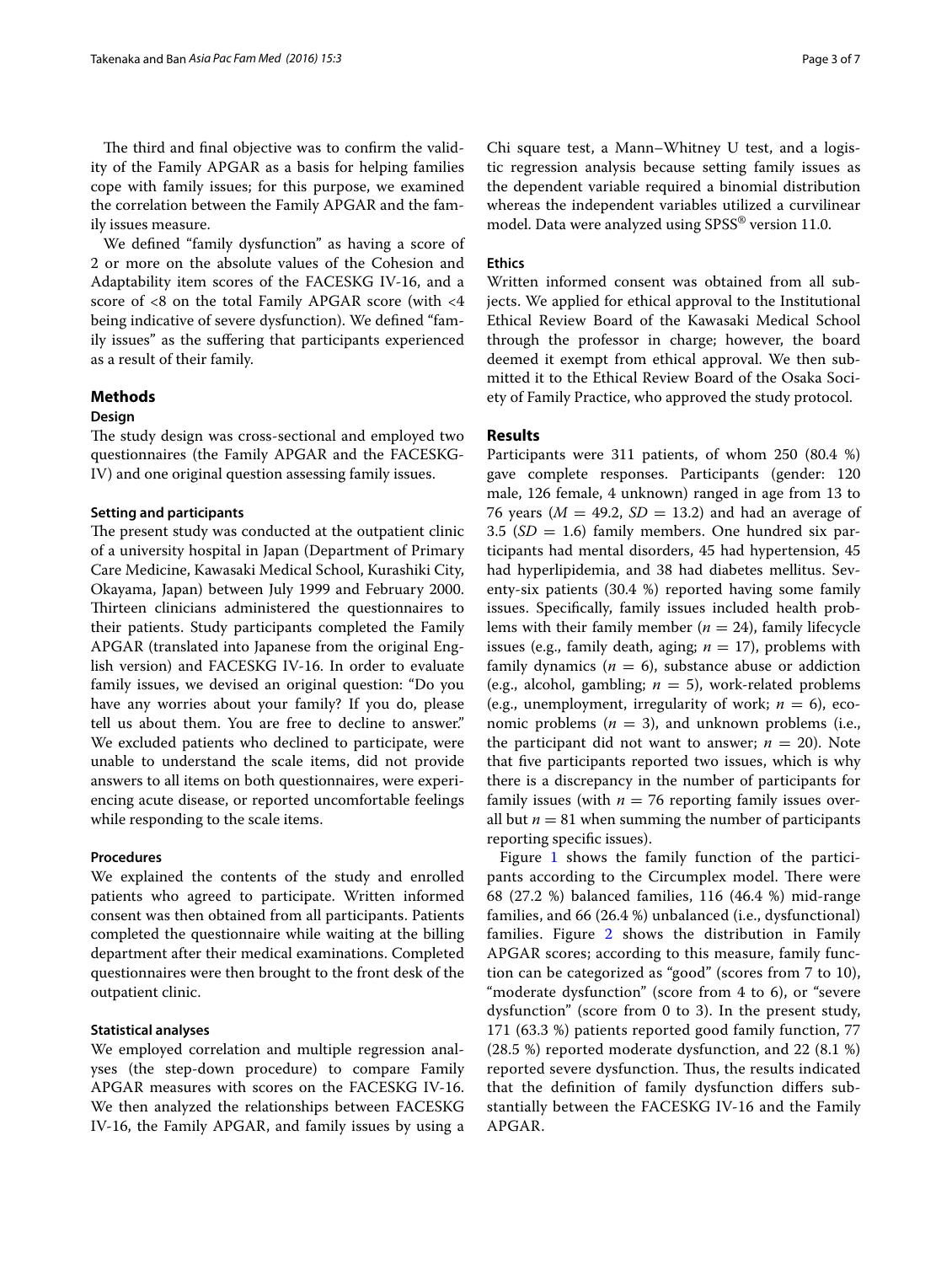

<span id="page-3-0"></span>

## <span id="page-3-1"></span>**What aspects of family function does the Family APGAR measure?**

Figure [3](#page-4-0) shows a scatter diagram between the Cohesion score on the FACESKG IV-16 and the total Family APGAR score. Additional file [1](#page-6-10): Table S1 shows results for the correlation analysis for the Cohesion score on the FACESKG IV-16, the total Family APGAR score, and each Family APGAR item score. The total Family APGAR score and each item score were significantly correlated with the FACESKG IV-16 Cohesion score ( $p < 0.01$ ). The largest correlation was with the Resolve score of the Family APGAR ( $r = 0.549$  $r = 0.549$  $r = 0.549$ ). Figure 4 shows the scatter diagram between the Adaptability score on the FACESKG IV-16 and the total Family APGAR score, while Additional file [2:](#page-6-11) Table S2 shows the results for the correlation analysis of the FACESKG IV-16 Adaptability score with Family APGAR scores. The total Family APGAR score and the Adaptability, Partnership, Growth, and Affection item scores were all significantly and negatively correlated with the FACESKG IV-16 Adaptability score  $(p < 0.05)$ ; the largest correlation was with the Partnership item  $(r = -0.210)$ . Scores on the Resolve item were not significantly correlated with the FACESKG IV-16 Adaptability score, but were significantly correlated with the squared values of the Adaptability score ( $p < 0.01$ ). These results indicate that the Resolve item of the Family APGAR measures family disengagement and chaos, and partially measures rigidity (Fig. [5\)](#page-5-0). However, the Family APGAR could not measure enmeshment or fully measure rigidity.

Additional file [3](#page-6-12): Table S3 shows the results of the multiple regression analysis using the step-down procedure. In the best-fit model, the predictor variable was the FACESKG IV-16 Cohesion score while the outcome variables were the Partnership and Resolve item scores from the Family APGAR (Adjusted  $R^2 = 0.322$ , p < 0.01). The regression equation was as follows: Cohesion score =  $0.191 \times$  Partnership score +  $0.472 \times$  Resolve score - 2.982. The regression analysis showed that Adaptability was not significantly explained by the Family APGAR items. Thus, family cohesion can be assessed utilizing only two questions—the Partnership and Resolve items of the Family APGAR—but family adaptability cannot be assessed using the Family APGAR.

Then, we analyzed the sensitivity and specificity of the total Family APGAR score in predicting the FACESKG IV-16. The sensitivity of the total Family APGAR score for predicting the Cohesion score of the FACESKG IV-16 was 24.1 % and the specificity was 70.3 %. The sensitivity of the total Family APGAR score in predicting the Adaptability score of the FACESKG IV-16 was 31.8 % and the specificity was 77.4 %. These results indicate that the Family APGAR partially measures family cohesion and the Resolve and Partnership items could be used to capture family disengagement; however, the sensitivity of the total Family APGAR score for family adaptability was only 24.1 %. Therefore, we might utilize the total Family APGAR score only to exclude the possibility of family disengagement.

## **The correlations between family dysfunction and family issues**

We concluded our investigation by analyzing the relationships between family dysfunction (as measured by the FACESKG IV-16) and family issues utilizing a Chi square test. Interestingly, neither dysfunctional Cohesion (excessive or impoverished) nor dysfunctional Adaptability was significantly related to family issues. This indicates that family dysfunction (i.e., excessive or impoverished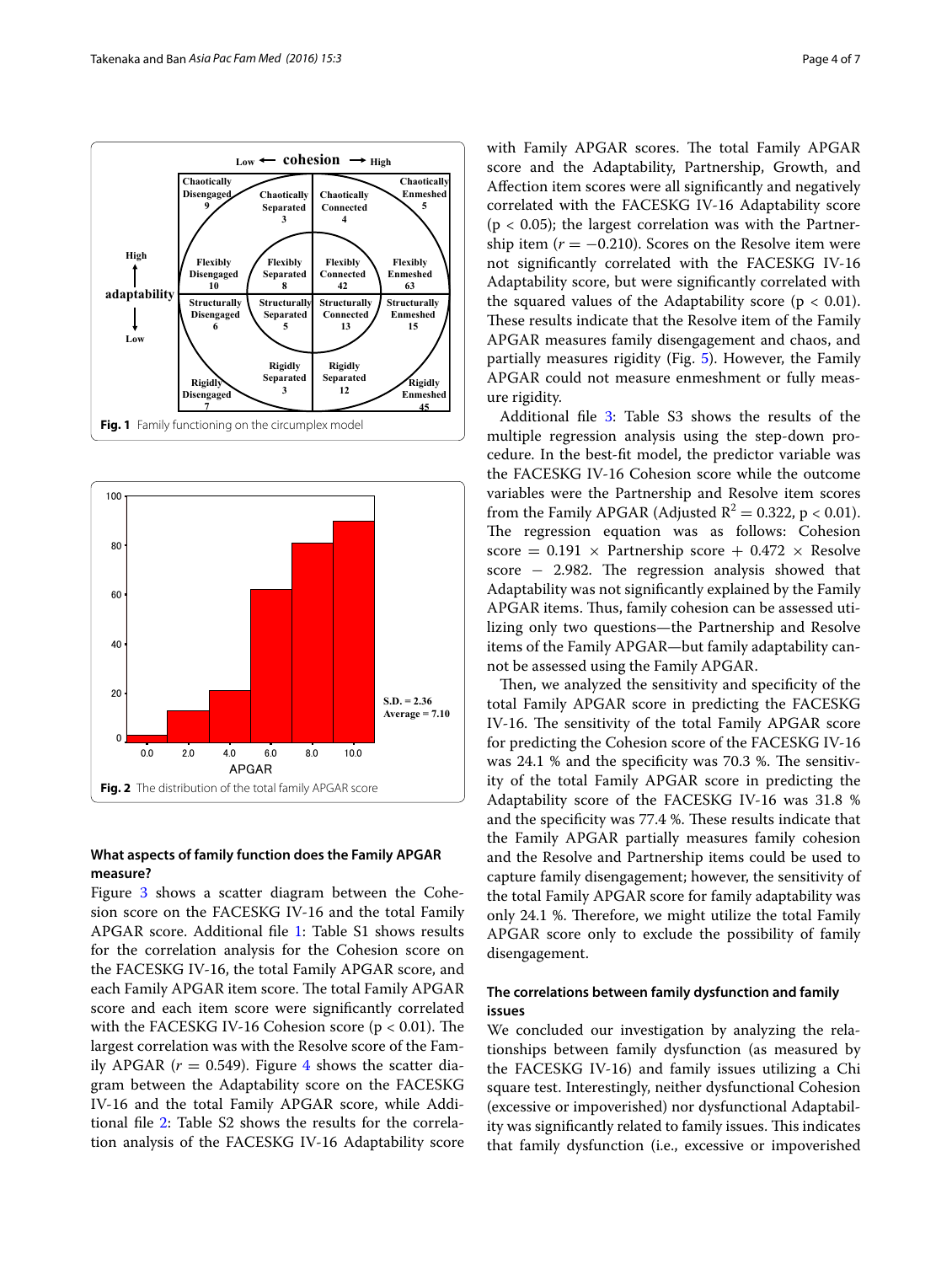

<span id="page-4-0"></span>

<span id="page-4-1"></span>Cohesion and Adaptability) does not always occur in the presence of family issues.

## **The validity of the Family APGAR in measuring ability to cope with family issues**

Figure [6](#page-5-1) shows a scattergram of the relationships between the total Family APGAR scores and family issues. The results of a Mann–Whitney U (ranking) test showed that the total Family APGAR scores of families

with family issues were significantly lower than were the scores for families without family issues ( $p < 0.05$ ). Next, we analyzed the relationships between each item of the Family APGAR and the family issues measure by utilizing a Chi square test. The results for the Adaptability ( $\chi^2 = 0.946$ , p = 0.623), Partnership ( $\chi^2 = 2.314$ ,  $p = 0.314$ ), Growth ( $\chi^2 = 2.467$ ,  $p = 0.291$ ), and Affection  $(\chi^2 = 3.076, p = 0.215)$  items were all non-significant. However, there was a significant relationship between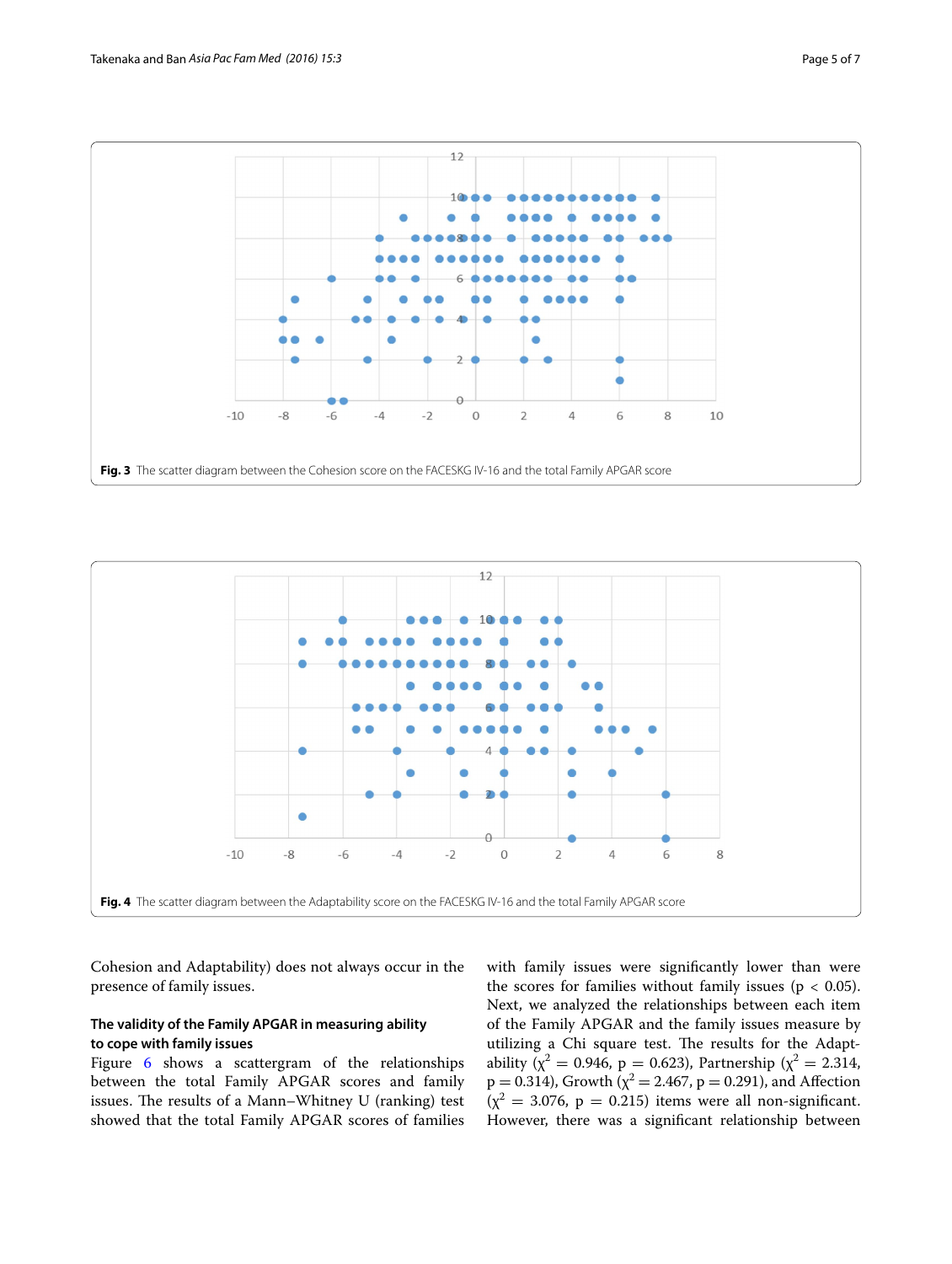

<span id="page-5-0"></span>

<span id="page-5-1"></span>scores on the Resolve item and the family issues measure  $(x^2 = 6.305, p = 0.043)$ . A further Mann–Whitney U test revealed that patients with family issues had significantly lower scores on the Resolve item than did patients with no family issues ( $p < 0.05$ ).

Differences by gender, age, or disease were not observed in any of the analyses.

#### **Discussion**

We found that the Family APGAR partially measured family cohesion. Furthermore, family issues did not always occur in the presence of family dysfunction (excessive or impoverished Cohesion and Adaptability). This latter result is important because in the past it was generally believed that family issues occur in response to family dysfunction, while our results indicate that improving family function might not help solving family issues. It is possible that excessive or impoverished family cohesion and adaptability are not dysfunctions but rather are coping styles for dealing with family issues. In that case, changing family dynamics might weaken the family's style of coping with their issues. Thus, family physicians should avoid blindly attempting to change family dynamics.

We found that the Family APGAR, especially the Resolve item, has the potential to become a tool for measuring family function, at least in terms of family issues. Most importantly, the Resolve item was able to distinguish patients with family issues from those with no such issues. This finding may be important to general practitioners who operate busy clinics or are inexperienced with the family approach. Applying the simple Resolve item—"Are you satisfied with the way you and your family share time together?"—might be the most efficient way to assess whether patients have family issues. For example, in a daily clinical setting, a family physician might ask a patient "Do you have any worries about your family?" If the patient affirms this, the physician might go on to ask the Resolve item. The Resolve item may be useful for identifying patients for whom a family conference—wherein the physician assembles family members and encourages them to communicate without employing special techniques—would be beneficial, and can be the first step in implementing a family approach for physicians who might normally avoid it. As such, the Resolve item of the Family APGAR may be a highly useful tool in family medicine.

We note several limitations to our study. First, the cross-sectional design did not allow us to examine changes in family function over time. We also excluded participants with acute disease because their conditions precluded their answering the questionnaire. In addition, this study was conducted in Japan in a specialized environment wherein physicians must treat 10–20 patients per hour, and relied heavily on Japanese cultural values concerning spending time with one's family. Further study will be required to confirm whether the results generalize across cultures.

A further limitation concerns the publication of our results, which has taken a considerable amount of time and effort because of a struggle to translate our findings into English while also performing our clinical duties. Considering the extensive gap between data collection and publication, it is possible that the Japanese family structure and social context differ nowadays compared to when the study was first conducted. In order to translate our ideas successfully, we required repetitive checking and translation by a native English speaker. However, this process was highly costly. Furthermore, there were few specialists available to us who were familiar with general